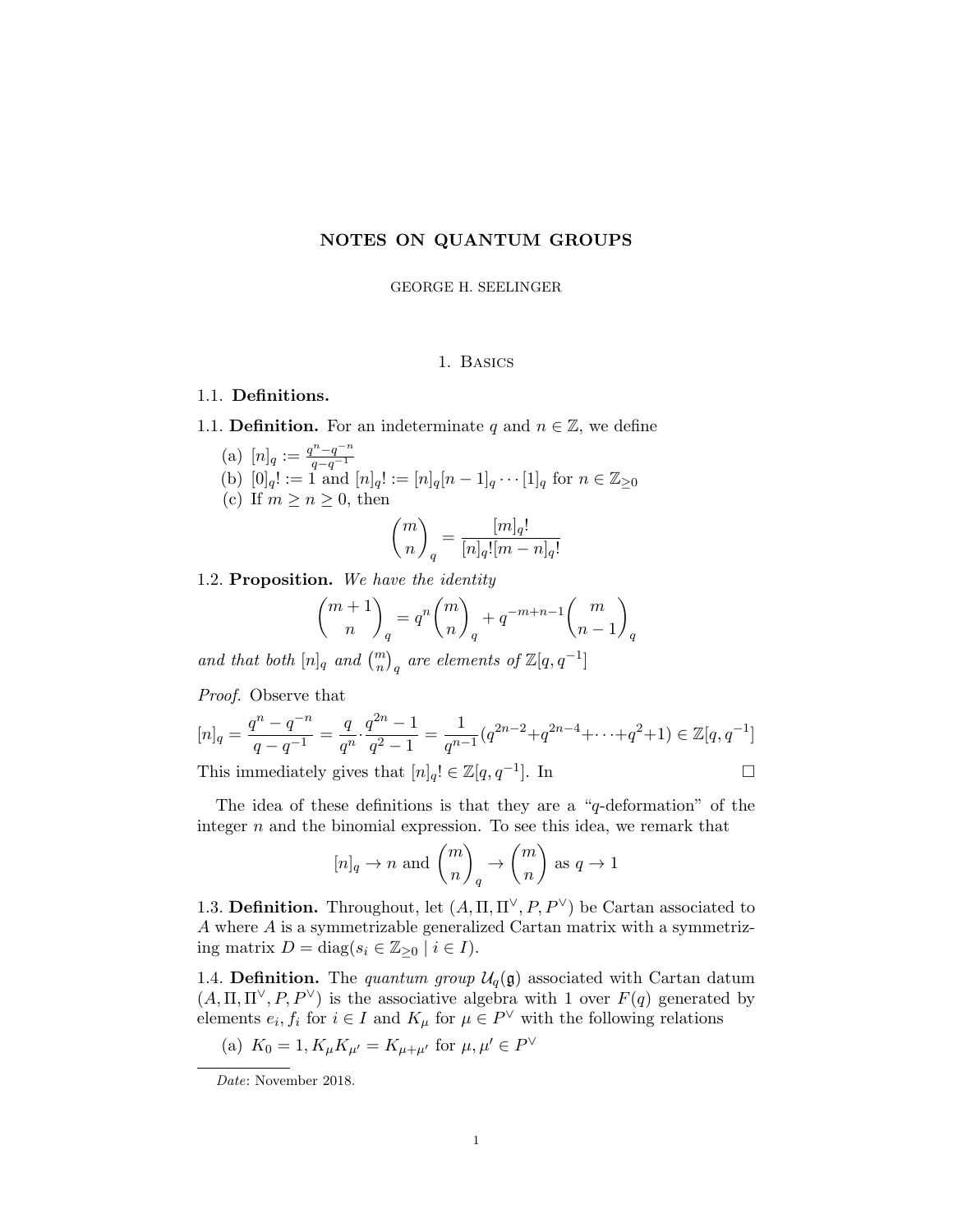(b) 
$$
K_{\mu}e_iK_{-\mu} = q^{\alpha_i(\mu)}e_i
$$
 for  $\mu \in P^{\vee}$   
\n(c)  $K_{\mu}f_iK_{-\mu} = q^{-\alpha_i(\mu)}f_i$  for  $\mu \in P^{\vee}$   
\n(d)  $e_if_j - f_je_i = \delta_{ij}\frac{K_{s_i h_i} - K_{-s_i h_i}}{q^{s_i} - q^{-s_i}}$  for  $i, j \in I$   
\n(e)  $\sum_{k=0}^{1-a_{ij}} (-1)^k {1-a_{ij} \choose k}_{K_{s_i}} e^{1-a_{ij} - k}e_je_i^k = 0$  for  $i \neq j$   
\n(f)  $\sum_{k=0}^{1-a_{ij}} (-1)^k {1-a_{ij} \choose k}_{K_{s_i}} f^{1-a_{ij} - k} f_j f_i^k = 0$  for  $i \neq j$ 

1.5. **Example.** Let  $\mathfrak{g} = \mathfrak{sl}_2 = \langle e, f, h \rangle$ . Then, we will write  $K := K_h$  since  $P^{\vee}$  is spanned only by h. Thus,  $\mathcal{U}_q(\mathfrak{sl}_2) = \langle e, f, K, K^{-1} \rangle$ . Since the Cartan matrix for  $\mathfrak{sl}_2$  is just  $A = (2)$ , which is already symmetric, we will take  $D = Id$ . Then, many relations simplify. For instance,

$$
KeK^{-1} = qe, KfK^{-1} = q^{-1}f, ef - fe = \frac{K - K^{-1}}{q - q^{-1}}
$$

1.6. Example. Now, consider  $\mathcal{U}_q(\hat{\mathfrak{sl}}_2)$ , which has Cartan matrix

$$
A = \left(\begin{array}{cc} 2 & -2 \\ -2 & 2 \end{array}\right)
$$

which will have generators

$$
\mathcal{U}_q(\hat{\mathfrak{sl}}_2)=\langle e_0, e_1, f_0, f_1, K_0^{\pm}, K_1^{\pm}\rangle
$$

where we lazily encode  $K_i := K_{h_i}$  and relations

$$
\begin{cases} K_i^{\pm} e_i K_i^{\mp} = q^2 e_i & i = 0, 1 \\ K_i^{\pm} e_j K_i^{\mp} = q^{-2} e_i & i \neq j \end{cases}
$$

(b)

(a)

$$
\begin{cases} K_i^{\pm} f_i K_i^{\mp} = q^{-2} f_i & i = 0, 1\\ K_i^{\pm} f_j K_i^{\mp} = q^2 f_i & i \neq j \end{cases}
$$

(c)

$$
\begin{cases} e_i f_j = f_j e_i & i \neq j \\ e_i f_i - f_i e_i = \frac{K_i - K_i^{-1}}{q - q^{-1}} & i = 0, 1 \end{cases}
$$

(d)

$$
\begin{cases} e_0^3 e_1 - (q^2 + 1 + q^{-2})e_0^2 e_1 e_0 + (q^2 + 1 + q^{-2})e_0 e_1 e_0^2 - e_1 e_0^3 = 0 \\ e_1^3 e_0 - (q^2 + 1 + q^{-2})e_1^2 e_0 e_1 + (q^2 + 1 + q^{-2})e_1 e_0 e_1^2 - e_0 e_1^3 = 0 \end{cases}
$$
  
\n
$$
\implies \begin{cases} e_0^3 e_1 = e_1 e_0^3 + (q^2 + 1 + q^{-2})e_0^2 e_1 e_0 - (q^2 + 1 + q^{-2})e_0 e_1 e_0^2 \\ e_1^3 e_0 = e_0 e_1^3 + (q^2 + 1 + q^{-2})e_1^2 e_0 e_1 - (q^2 + 1 + q^{-2})e_1 e_0 e_1^2 \end{cases}
$$

# 1.7. Definition. In order to simplify notation, we will write

(a)  $q_i := q^{s_i}$ (b)  $K_i := K_{s_i h_i}$ (c) For  $\alpha = \sum_{i}^{n} \eta_i \alpha_i$  a root, we will write  $K_{\alpha} := \prod_i K_i^{\eta_i}$ .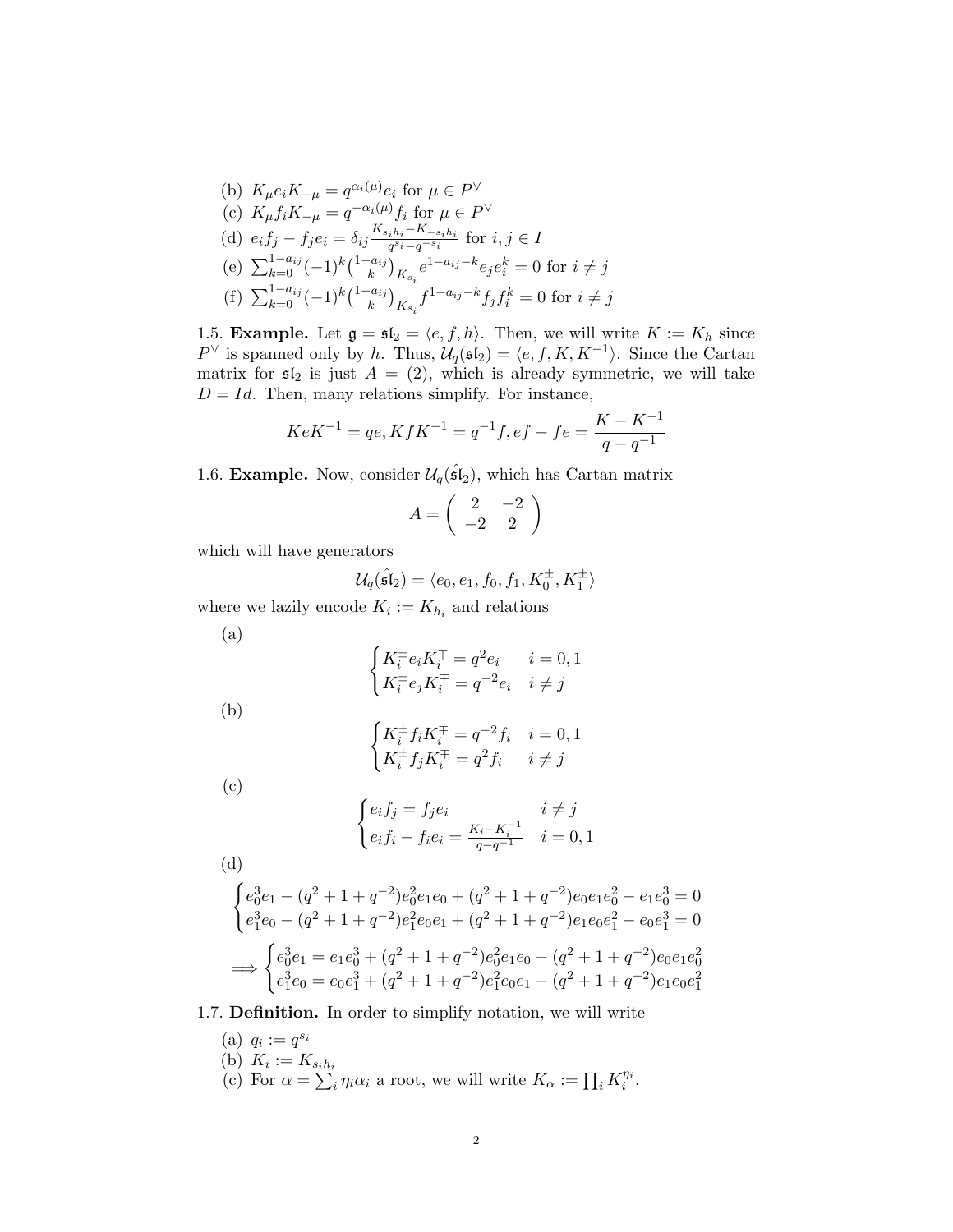<span id="page-2-0"></span>1.8. Proposition. If we set  $\deg f_i = -\alpha_i, \deg K_h = 0$ , and  $\deg e_i = \alpha_i$ , then we get the root space decomposition

$$
\mathcal{U}_q(\mathfrak{g})=\bigoplus_{\alpha\in\Phi}(\mathcal{U}_q)_\alpha
$$

where  $(\mathcal{U}_q)_{\alpha} := \{ u \in \mathcal{U}_q(\mathfrak{g}) \mid K_h u K_{-h} = q^{\alpha(h)} u \text{ for all } h \in P^{\vee} \}.$ 

Proof. The defining relations for the quantum group are all homogeneous with respect to our choice of degree, so we can write  $\mathcal{U}_q(\mathfrak{g})$  as a direct sum by degree.  $\square$ 

1.9. **Definition.** Define the quantum adjoint operators by

$$
(\operatorname{ad}_q x)(y) := xy - q^{(\alpha|\beta)}yx
$$

for  $x \in (\mathcal{U}_q)_{\alpha}, y \in (\mathcal{U}_q)_{\beta}$ , and  $\alpha, \beta \in \Phi$  where  $(\cdot | \cdot) : \mathfrak{h} \times \mathfrak{h} \to F$  is the nondegenerate bilinear form defined by

$$
\begin{cases}\n(h_i|h) := \alpha_i(h)/s_i & \text{for } h \in \mathfrak{h} \\
(d_s|d_t) := 0 & \text{for } s, t = 1, \dots, |I| - \text{rank } A\n\end{cases}
$$

and then extend the definition by linearity to the entire quantum group.

1.10. **Lemma.** We get

$$
(\operatorname{ad}_q e_i)^N(e_j) = \sum_{k=0}^N (-1)^k q_i^{k(N+a_{ij}-1)} \binom{N}{k}_{q_i} e_i^{N-k} e_j e_i^k
$$

1.11. Remark. The last two defining relation of the quantum group are called the *quantum Serre relations*. Using the lemma above, for  $i \neq j$ , we can rewrite them as

- (a)  $(\text{ad}_q e_i)^{1-a_{ij}}(e_j) = 0$
- (b)  $(\text{ad}_q f_i)^{1-a_{ij}}(f_j) = 0$

1.12. Proposition. [\[HK02,](#page-8-0) Prop 3.1.2] The quantum group  $\mathcal{U}_q(\mathfrak{g})$  has a Hopf algebra structure given by

(a) 
$$
\Delta(K_h) = K_h \otimes K_h
$$
  
\n(b) 
$$
\Delta(e_i) = e_i \otimes K_{s_i h_i}^{-1} + 1 \otimes e_i
$$
  
\n(c) 
$$
\Delta(f_i) = f_i \otimes 1 + K_{s_i h_i} \otimes f_i
$$
  
\n(d) 
$$
\epsilon(K_h) = 1, \epsilon(e_i) = \epsilon(f_i) = 0
$$
  
\n(e) 
$$
S(K_h) = K_{-h}, S(e_i) = -e_i K_{s_i h_i}, S(f_i) = -K_{s_i h_i}^{-1} f_i
$$

for  $h \in P^{\vee}$  and  $i \in I$ .

1.13. **Definition.** Given quantum group  $\mathcal{U}_q(\mathfrak{g})$ , we define  $\mathcal{U}_q^+$  (respectively  $\mathcal{U}_q^{\mathcal{I}}$  to be the subalgebra of  $U_q(\mathfrak{g})$  generated by the elements  $e_i$  (respectively  $\mathcal{U}_q^{\pm}$ ) for  $i \in I$ . We also define  $\mathcal{U}_q^0$  to be the subalgebra of  $\mathcal{U}_q(\mathfrak{g})$  generated by  $K_h$  for  $h \in P^{\vee}$ .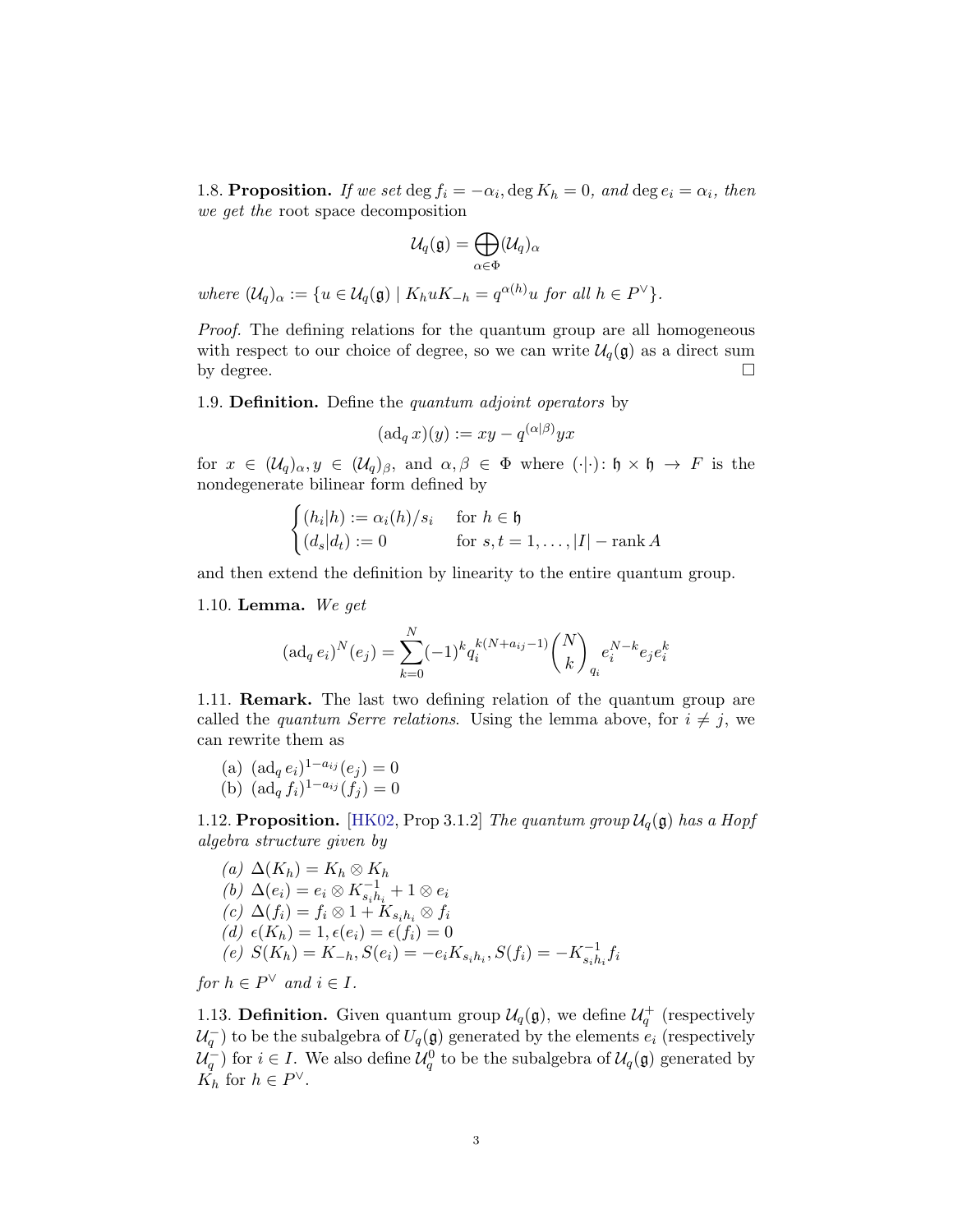<span id="page-3-0"></span>1.14. Theorem. We have the triangular decomposition

$$
\mathcal{U}_q(\mathfrak{g}) \cong \mathcal{U}_q^-\otimes \mathcal{U}_q^0\otimes \mathcal{U}_q^+
$$

Proof. We postpone the proof until we can establish the machinery to prove it below.

1.15. **Definition.** Let  $T: \mathcal{U}_q(\mathfrak{g}) \to \mathcal{U}_q(\mathfrak{g})$  be a linear map defined by

$$
T(K_h) = K_{-h}, T(e_i) = f_i, T(f_i) = e_i
$$

for  $h \in P^{\vee}, i \in I$ . Furthermore, let

$$
\sigma(a\otimes b):=b\otimes a
$$

for  $a, b \in \mathcal{U}_q(\mathfrak{g})$ .

1.16. Proposition. T is an algebra endomorphism on  $\mathcal{U}_q(\mathfrak{g})$ . Furthermore,

(a)  $T^2 = id$ (b)  $\Delta \circ T = \sigma \circ (T \otimes T) \circ \Delta$ (c)  $T(\mathcal{U}_q^+) = U_q^-$  inducing an algebra isomorphism between  $\mathcal{U}_q^+$  and  $\mathcal{U}_q^-$ .

Proof. To prove this, we check the results on each of the generators.

(a)  
\n
$$
T^{2}(K_{h}) = T(K_{-h}) = K_{h}, T^{2}(e_{i}) = T(f_{i}) = e_{i}, T^{2}(f_{i}) = T(e_{i}) = f_{i}
$$

(b) We check

$$
(\Delta \circ T)(K_h) = K_{-h} \otimes K_{-h}
$$
  
\n
$$
= \sigma(K_{-h} \otimes K_{-h})
$$
  
\n
$$
= \sigma(T(K_h) \otimes T(K_h))
$$
  
\n
$$
= (\sigma \circ (T \otimes T) \circ \Delta)(K_h)
$$
  
\n
$$
(\Delta \circ T)(e_i) = f_i \otimes 1 + K_{s_i h_i} \otimes f_i
$$
  
\n
$$
= \sigma(1 \otimes f_i + f_i \otimes K_{s_i h_i})
$$
  
\n
$$
= \sigma(T(1) \otimes T(e_i) + T(e_i) \otimes T(K_{-s_i h_i})
$$
  
\n
$$
= (\sigma \circ (T \otimes T))(e_i \otimes K_{s_i h_i}^{-1} + 1 \otimes e_i)
$$
  
\n
$$
= \sigma \circ (T \otimes T) \circ \Delta
$$

And the computation  $(\Delta \circ T)(f_i)$  works similarly to the above.

(c) This part is immediate since  $T(e_i) = f_i \in \mathcal{U}_q^-$  and  $T^2 = id$ , so T is, in particular, bijective. Thus, since  $T$  is an algebra homomorphism by construction, it gives an algebra isomorphism.

 $\Box$ 

))

## 1.17. Lemma. [\[HK02,](#page-8-0) Lemma 3.1.4]

(a)  $\mathcal{U}_q^{\geq 0} \cong \mathcal{U}_q^0 \otimes \mathcal{U}_q^+$ (b)  $\mathcal{U}_q^{\leq 0} \cong \mathcal{U}_q^{\leq 0} \otimes \mathcal{U}_q^0$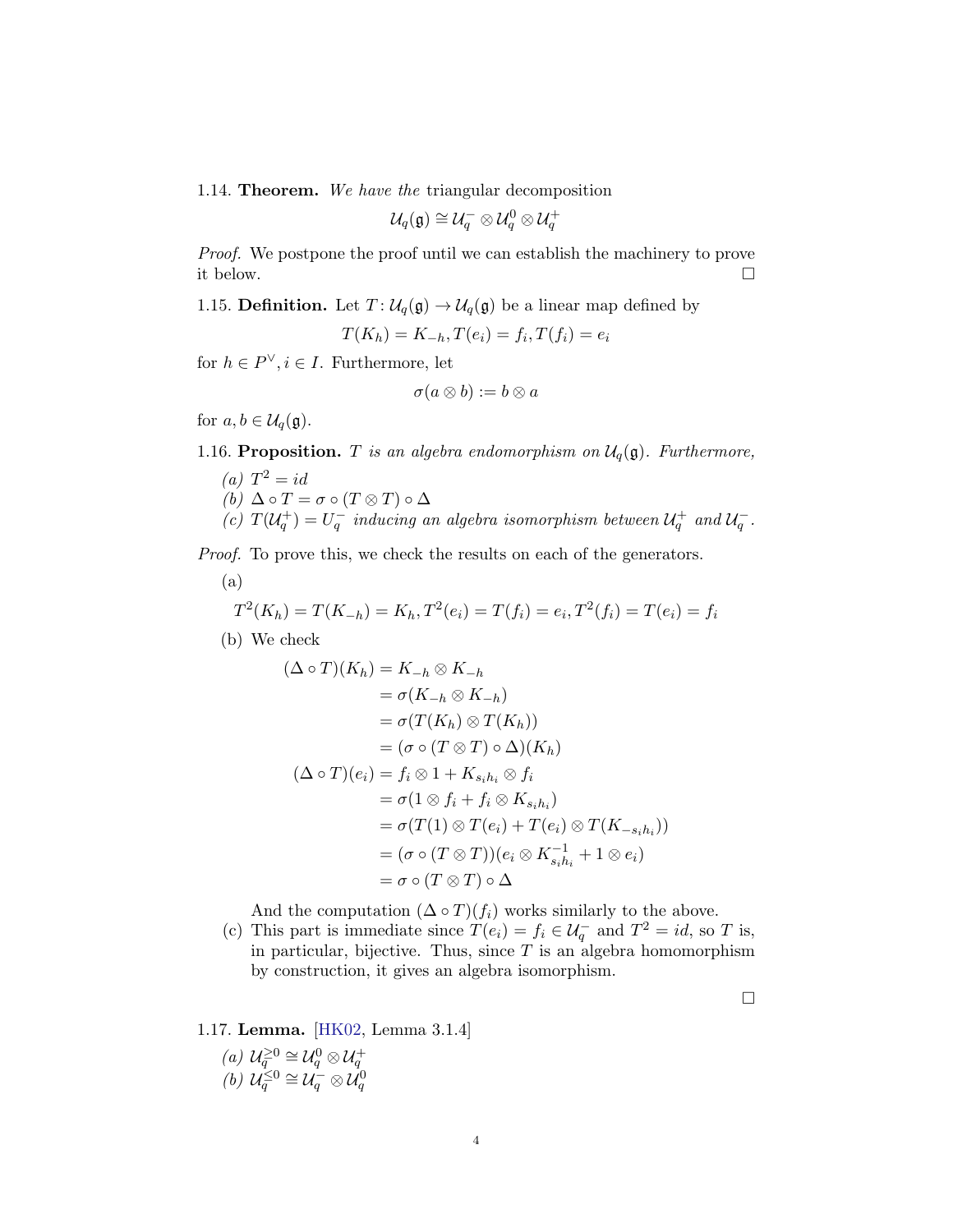Proof. The proof is quite technical but for item (b) consists of

- (i) Let  $\{f_{\xi}\}_{\zeta \in \Omega}$  be a basis of  $\mathcal{U}_q^-$  consisting of monomials in  $f_i$ 's.
- (ii) Show the map  $\phi: \mathcal{U}_q^-\otimes \mathcal{U}_q^0\to \mathcal{U}_q^{\geq 0}$  given by  $\phi(f_\zeta \otimes K_h) = f_\zeta K_h$  is surjective.
- (iii) Show the set  $\{f_{\zeta}K_h | \zeta \in \Omega, h \in P^{\vee}\}\$ is linearly independent over  $F(q)$  by directly using the definition of linear independence and the comultiplication map.

Part (a) proceeds analogously (presumably).

*Proof of [1.14.](#page-3-0)* [\[HK02,](#page-8-0) p 42] Let  $\{f_{\zeta}\}_{\zeta \in \Omega}$  and  $\{e_{\zeta}\}_{\zeta \in \Omega}$  be monomial bases of  $\mathcal{U}_q^-$  and  $\mathcal{U}_q^+$ , respectively. It suffices to show  $\{f_\zeta K_h e_\eta \mid \zeta, \eta \in \Omega, h \in P^\vee\}$  is linearly independent over  $F(q)$ .

Let  $C_{\zeta,h,\eta} \in F(q)$  be scalar such that

$$
\sum_{\zeta,h,\eta} C_{\zeta,h,\eta} f_{\zeta} K_h e_{\eta} = 0
$$

Using the root space decomposition of  $\mathcal{U}_q(\mathfrak{g})$  [1.8,](#page-2-0) we have

$$
\sum_{\substack{h \in P^{\vee} \\ \deg f_{\zeta} + \deg e_{\eta} = \gamma}} C_{\zeta, h, \eta} f_{\zeta} K_{h} e_{\eta} = 0, \forall \gamma \in Q
$$

However, if we apply the comultiplication map to this expression, we get

$$
0 = \sum_{\substack{h \in P^{\vee} \\ \deg f_{\zeta} + \deg e_{\eta} = \gamma}} C_{\zeta, h, \eta} (f_{\zeta} \otimes 1 + \dots + K_{-\deg f_{\zeta}} \otimes f_{\zeta}) (K_{h} \otimes K_{h}) (e_{\eta} \otimes K_{\deg e_{\eta}}^{-1} + \dots + 1 \otimes e_{\eta})
$$

Then, using the partial ordering on  $P^{\vee}$  given by  $\lambda \leq \mu \iff \mu - \lambda \in Q_+$ , we can pick  $\alpha = \deg f_{\zeta}$  minimal and  $\beta = \deg e_{\eta}$  maximal among those for which  $C_{\zeta,h,\eta}$  is nonzero. Then,

$$
\sum_{\substack{h \in P^{\vee} \\ \deg f_{\zeta} = \alpha, \deg e_{\eta} = \beta}} C_{\alpha, h, \beta} C_{\zeta, h, \eta} (f_{\zeta} K_h \otimes K_h e_{\eta}) = 0
$$

However, the vectors  $\{f_{\zeta}K_h\}_{\zeta,h}$  are linearly independent by the lemma above, as are  $\{e_{\eta}K_h\}_{\eta,h}$ . Thus, we get  $C_{\zeta,h,\eta}=0$ .

1.2. Representation theory of quantum groups. The representation theory of quantum groups has similar results to that of the representation theory of Kac-Moody algebras. This section has a section has section has section has section has section has seen as  $\Box$ 

1.18. **Definition.** (a) We say a  $\mathcal{U}_q(\mathfrak{g})$ -module  $V^q$  is a *weight module* if it admits a weight space decomposition

$$
V^{q} = \bigoplus_{\mu \in P} V_{\mu}^{q} \text{ where } V_{\mu}^{1} = \{ v \in V^{q} \mid K_{h}v = q^{\mu(h)}v \text{ for all } h \in P^{\vee} \}
$$

(b) We say a vector  $v \in V^q$  is a *weight vector* of weight  $\mu \in P$  if  $K_h v =$  $q^{\mu(h)}v$  for all  $h \in P^{\vee}$ .

no proofs. To be filled in later, maybe when I take a quantum groups course.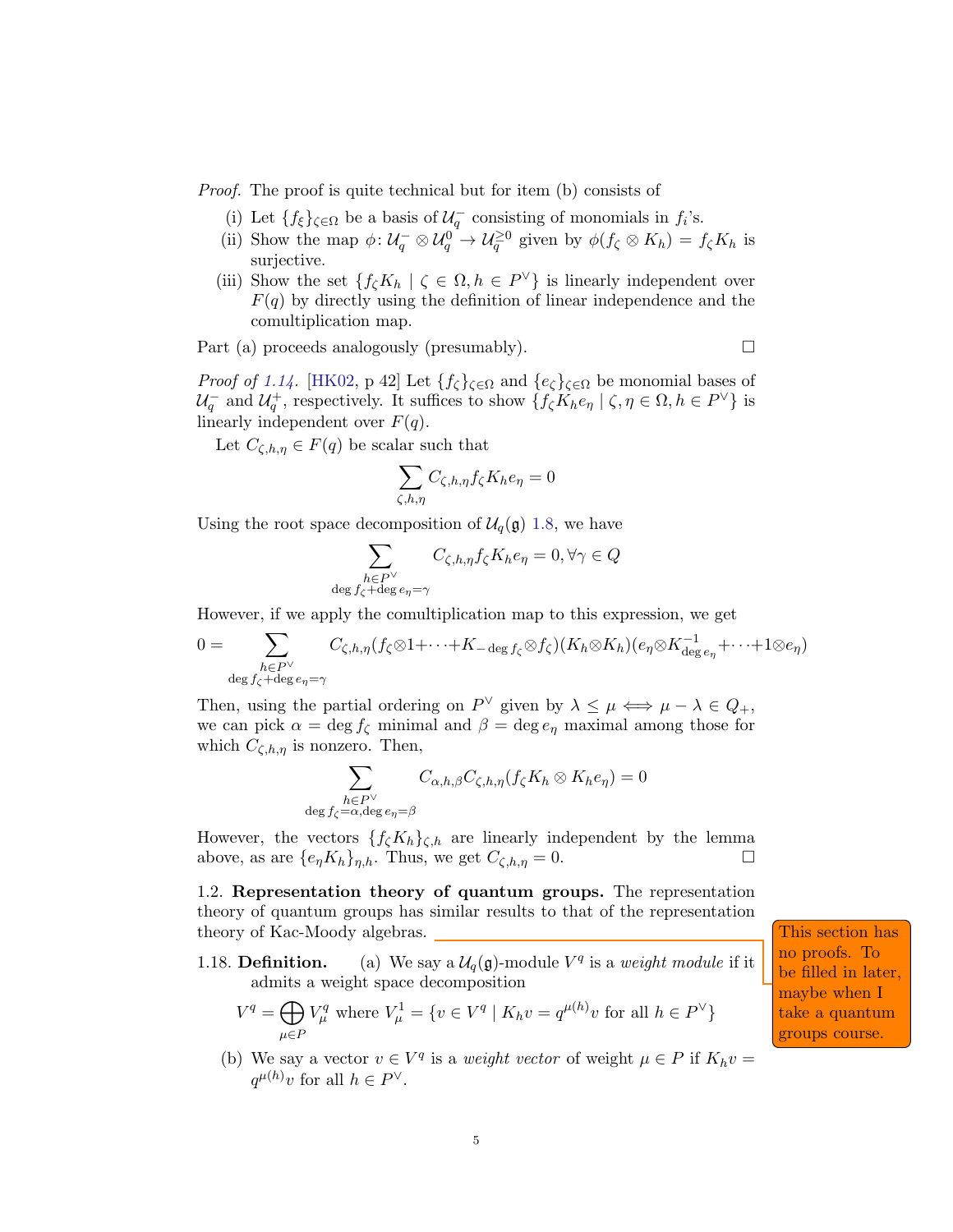- (c) We say a weight vector  $v \in V^q$  of weight  $\mu$  is a maximal vector if  $e_i v = 0$  for all  $i \in I$ .
- (d) If  $V^q_\mu \neq 0$ ,  $\mu$  is called a *weight* of  $V^q$  and  $V^q_\mu$  is called the *weight space* of weight  $\mu \in P$ . The set of all weights of  $V^q$  will be denoted wt $(V^q)$ .
- (e) The weight multiplicity of  $\mu$  in  $V^q$  is dim  $V^q_\mu$ .
- (f) If dim  $V_\mu^q < \infty$  for all  $\mu \in \text{wt}(V^q)$ , then the *character* of  $V^q$  is given by

$$
\operatorname{ch} V^q = \sum_{\mu} \dim V^q_{\mu} e^{\mu}
$$

where  $e^{\mu}$  are formal basis elements of the group algebra  $F[P]$  with multiplication  $e^{\lambda}e^{\mu} = e^{\lambda + \mu}$ .

1.19. Proposition. [\[HK02,](#page-8-0) Proposition 3.2.1] Every submodule of a weight module over  $\mathcal{U}_q(\mathfrak{g})$  is also a weight module.

1.20. **Definition.** (a) For  $\lambda \in P$ , we set

$$
D(\lambda) := \{ \mu \in P \mid \mu \le \lambda \}
$$

(b) The category  $\mathcal{O}^q$  consists of all weight modules  $V^q$  over  $\mathcal{U}_q(\mathfrak{g})$  with finite dimensional weight spaces for which there exist a finite number of elements  $\lambda_1, \ldots, \lambda_s \in P$  such that

$$
\mathrm{wt}(V^q) = D(\lambda_1) \cup \cdots \cup D(\lambda_s)
$$

(c) A weight module  $V^q$  is called a *highest weight module* with *highest* weight  $\lambda$  if there exists weight vector of weight  $\lambda$ , say  $0 \neq v_\lambda \in V^q$ , such that  $v_{\lambda}$  is a maximal vector and  $V^1 = \mathcal{U}_q(\mathfrak{g})v_{\lambda}$ . In this setting, the vector  $v_{\lambda}$  is unique up to constant multiple and is called the highest weight vector.

1.21. Proposition. [\[HK02\]](#page-8-0) pp  $43-44$  Given  $V<sup>q</sup>$  a highest weight module with highest weight  $\lambda$ ,

- (a)  $V^q = \mathcal{U}_q^- v_\lambda$  by the triangular decomposition of  $\mathcal{U}_q(\mathfrak{g})$ ,
- (*b*) dim  $V_{\lambda}^{q} = 1$ ,
- (c) dim  $V_\mu^{\hat{q}} < \infty$  for all  $\mu \in \text{wt}(V^q)$ ,
- (d) and  $V^q = \bigoplus_{\mu \leq \lambda} V_{\mu}^q$ .

1.22. Definition. Fix  $\lambda \in P$ . Then, we define

- (a)  $J^q(\lambda)$  to be the left  $\mathcal{U}_q(\mathfrak{g})$  ideal generated  $e_i$  for  $i \in I$  and  $K_h q^{\lambda(h)}1$ for  $h \in P^{\vee}$  and
- (b) the Verma module  $M^{q}(\lambda) = \mathcal{U}_{q}(\mathfrak{g})/J^{q}(\lambda)$ .

1.23. **Example.** For  $\mathcal{U}_q(\mathfrak{sl}_2)$ , we have that  $J^q(1) = (e, K - q \cdot 1)$ . Then, observe in  $M^{q}(1) = \mathcal{U}_{q}(\mathfrak{sl}_2)/J^{q}(1)$  that

$$
\begin{cases} e.(1+J^q(1)) = e + J^q(1) = J^q(1) = 0\\ K.(1+J^q(1)) = K + J^q(1) = q \cdot (1+J^q(1)) \end{cases}
$$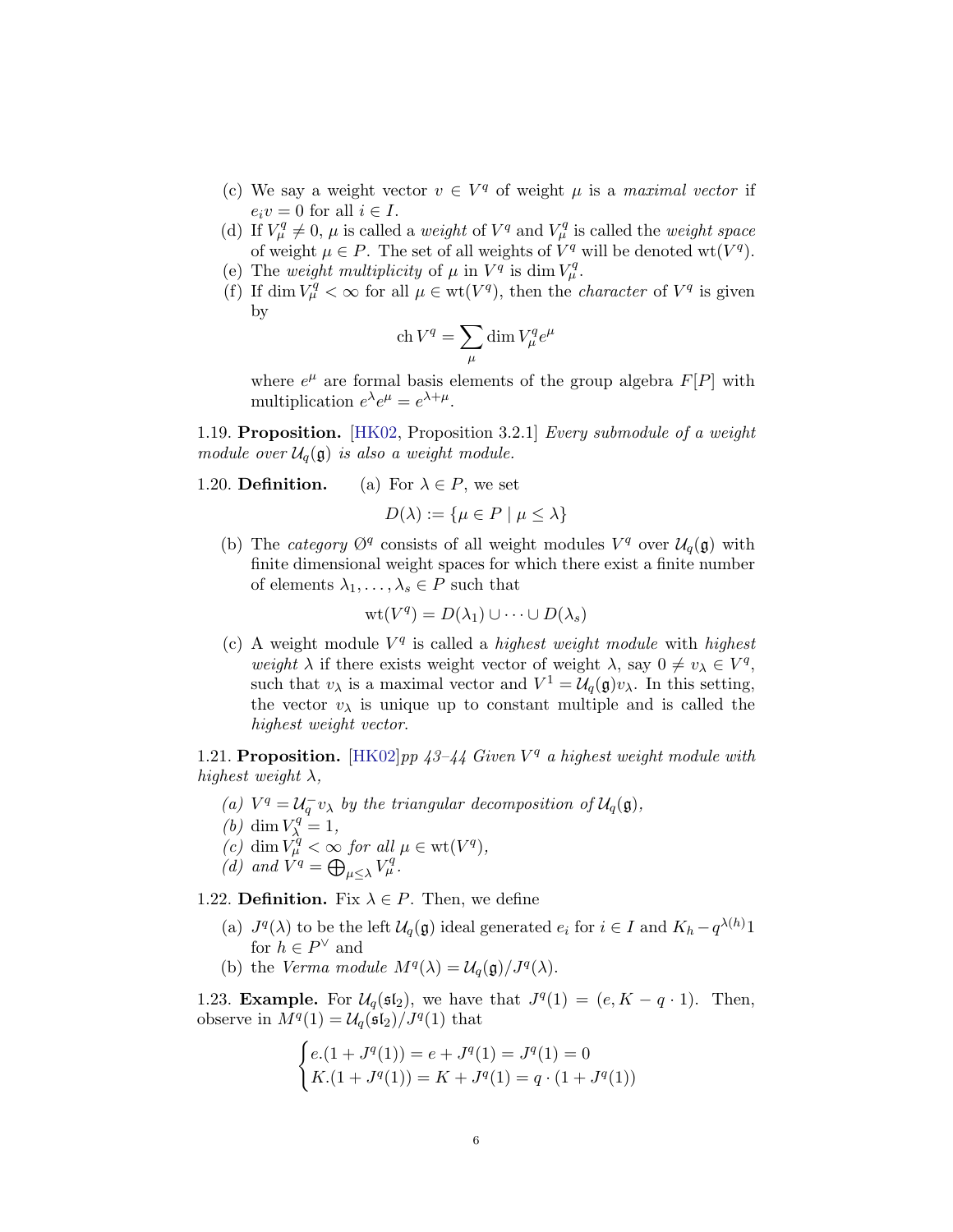so  $1 + J<sup>q</sup>(1)$  is a maximal weight vector of weight 1. Furthermore,

$$
K.f.(1+Jq(1)) = q-\alpha(h)fK-1(1+Jq(1)) = q-1f.(1+Jq(1))
$$

So, by iterating this computation, we see that  $f^m.(1+J^q(1))$  has weight  $1 - 2m$ .

1.24. Proposition. [\[HK02,](#page-8-0) Proposition 3.2.2]

- (a) The Verma module  $M^{q}(\lambda)$  is a highest weight module with highest weight  $\lambda$  and highest weight vector  $v_{\lambda} = 1 + J^q(\lambda)$ .
- (b) As a  $\mathcal{U}_q^-$ -module,  $M^q(\lambda)$  is free of rank 1 generated by the highest weight vector  $v_{\lambda}$ .
- (c) Every highest weight  $\mathcal{U}_q(\mathfrak{g})$ -module with highest weight  $\lambda$  is a homomorphic image of  $M^{q}(\lambda)$ .
- (d) The Verma module  $M^{q}(\lambda)$  has a unique maximal submodule, denoted  $N^q(\lambda)$ .
- (e) The quotient  $M^{q}(\lambda)/N^{q}(\lambda)$  is an irreducible highest weight module with highest weight  $\lambda$ . We will denote this module by  $V^q(\lambda)$ .
- 1.25. **Definition.** (a) A weight module  $V^q$  over the quantum group  $\mathcal{U}_q(\mathfrak{g})$ is called *integrable* if all  $e_i$  and  $f_i$  for  $i \in I$  are locally nilpotent on  $V<sup>q</sup>$ , that is, for each  $e_i$ , there exists a positive integer N such that  $e_i^N v = 0$  for all  $v \in V^q$ , and similarly for the  $f_i$ .
	- (b) The category  $\mathcal{O}_{int}^q$  is the category consisting of all  $\mathcal{U}_q(\mathfrak{g})$ -modules in the category  $\mathcal{O}^q$  that are integrable.
	- (c) For a fixed  $i \in I$ , let the  $\mathcal{U}_q(\mathfrak{g})$ -subalgebra  $\mathcal{U}_q(\mathfrak{g}_{(i)}) = \langle e_i, f_i, \tilde{K}_i^{\pm} \rangle$ .
- 1.26. Proposition.  $) \cong \mathcal{U}_{q_i}(\mathfrak{sl}_2)$ 
	- (b) [\[HK02,](#page-8-0) Proposition 3.2.4] Let  $V^q \in \mathcal{O}_{int}^q$ . Then, for each  $i \in I$ ,  $V^q$ decomposes into a direct sum of  $\mathcal{U}_q(\mathfrak{h})$ -invariant finite dimensional irreducible  $\mathcal{U}_q(\mathfrak{g}_{(i)})$ -submodules.
	- (c) [\[HK02,](#page-8-0) Proposition 3.2.6] If we let  $f_i^{(k)}$  $f_i^{(k)} := f_i^k/[k]_{q_i}!$  be the divided power of  $f_i$ , then, for  $\lambda \in P^+$  and  $v_\lambda$  the highest weight vector of  $V^q(\lambda)$ , we have

$$
f_i^{\lambda(h_i)+1}v_\lambda = 0 \text{ for all } i \in I
$$

- (d) [\[HK02,](#page-8-0) Proposition 3.2.7] A highest weight  $\mathcal{U}_q(\mathfrak{g})$ -module  $V^q$  with highest weight  $\lambda \in P$  and highest weight vector  $v_{\lambda}$  is integrable if and only if for every  $i \in I$ , there exists some  $N_i$  such that  $f_i^{N_i} v_\lambda = 0$ .
- (e) [\[HK02,](#page-8-0) Proposition 3.2.8] Let  $V^q(\lambda)$  be the irreducible highest weight  $\mathcal{U}_q(\mathfrak{g})$ -module with highest weight  $\lambda \in P$ . Then  $V^q(\lambda) \in \mathcal{O}_{int}^q$  if and only if  $\lambda \in P^+$ .

#### 1.3.  $\mathbb{A}_1$ -forms.

1.27. Definition. We define the following terminology.

- (a) Let  $\mathbb{A}_1$  be the localization of  $F[q]$  at the ideal  $(q-1)$  so that
- $\mathbb{A}_1 = \{f(q) \in F(q) \mid f \text{ is regular at } q = 1\} = \{g/h \mid g, h \in F[q], h(1) \neq 0\}$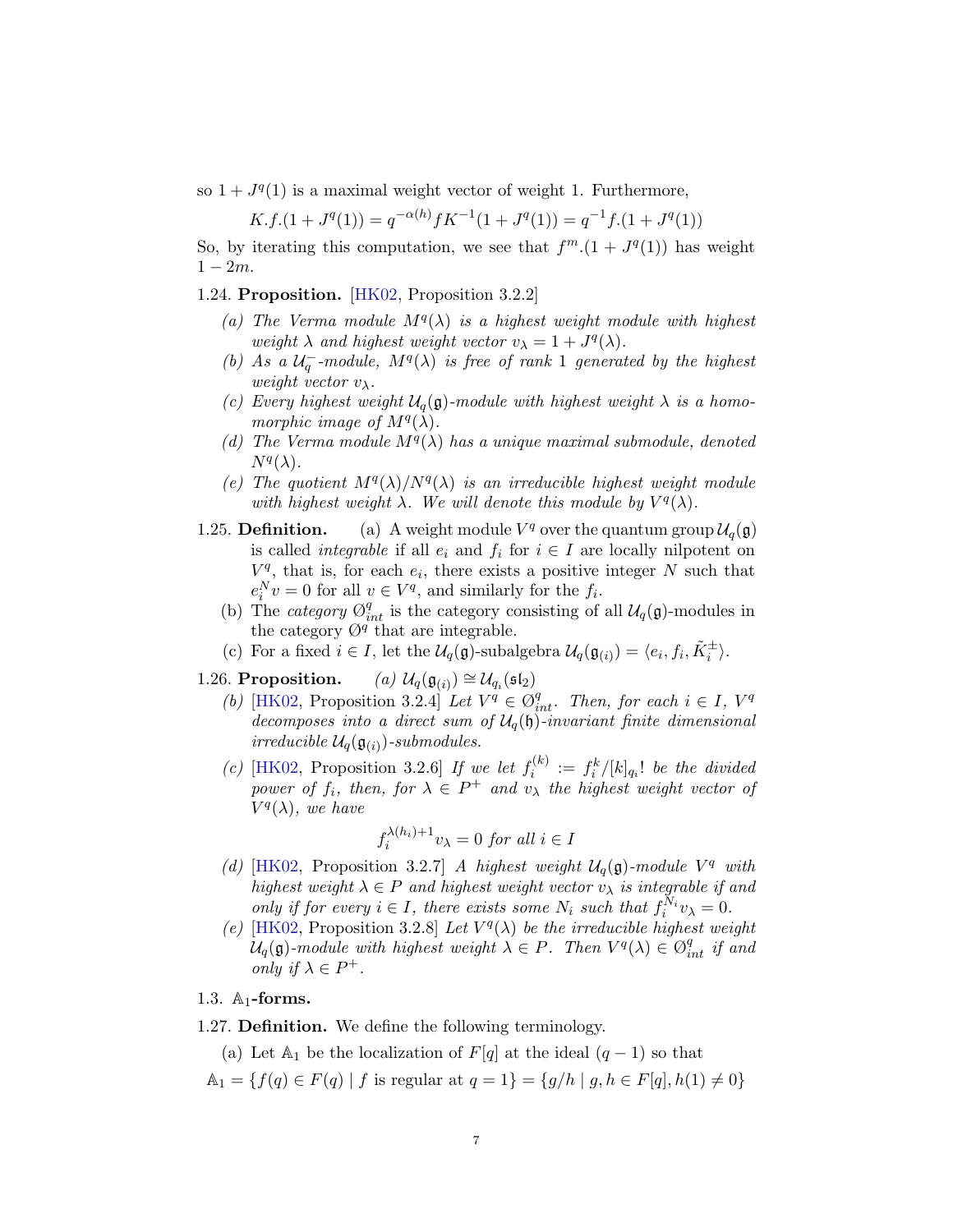(b) Define, for  $n \in \mathbb{Z}$ ,

$$
[y; n]_x := \frac{yx^n - y^{-1}x^{-n}}{x - x^{-1}}
$$

$$
(y; n)_x := \frac{yx^n - 1}{x - 1}
$$

and

Notice that  $[n]_{q_i} \in \mathbb{A}_1$  and  $\binom{m}{n}_{q_i} \in \mathbb{A}_1$  since they are elements of  $\mathbb{Z}[q, q^{-1}]$ .

1.28. Example. (a)

$$
[q_i^m; n]_{q_i} = \frac{q_i^{m+n} - q_i^{-m-n}}{q_i - q_i^{-1}} = [m+n]_{q_i} \in \mathbb{A}_1
$$

(b)

$$
(q_i^m; n)_{q_i} = \frac{q_i^{m+n} - 1}{q_i - 1} \in \mathbb{A}_1
$$
  
since we can factor  $(q_i^m; n)_{q_i} = q_i^{m+n-1} + q_i^{m+n-2} + \dots + 1$ .

(c)

$$
[K_h; n]_q = \frac{K_h q^n - K_{-h} q^{-n}}{q - q^{-1}} \in \mathcal{U}_q^0
$$

(d)

$$
(K_h; n)_q = \frac{K_h q^n - 1}{q - 1} \in \mathcal{U}_q^0
$$

- 1.29. **Definition.** (a) Define the  $\mathbb{A}_1$ -form, denoted  $\mathcal{U}_{\mathbb{A}_1}$ , of the quantum group  $\mathcal{U}_q(\mathfrak{g})$  to be the A<sub>1</sub>-subalgebra of  $\mathcal{U}_q(\mathfrak{g})$  generated by the elements  $e_i, f_i, K_h$ , and  $(K_h; 0)_q$  for  $i \in I, h \in P^{\vee}$ .
	- (b) Let  $\mathcal{U}^+_{A_1}$  (resp  $\mathcal{U}^-_{A_1}$ ) be the A<sub>1</sub>-subalgebra of  $\mathcal{U}_{A_1}$  generated by the elements  $e_i$  (resp  $f_i$ ) for  $i \in I$ .
	- (c) Let  $\mathcal{U}_{\mathbb{A}_1}^0$  be that  $\mathbb{A}_1$ -subalgebra of  $\mathcal{U}_{\mathbb{A}_1}$  generated by  $K_h$  and  $(K_h; 0)_q$ for  $h \in P^{\vee}$ .

1.30. Lemma. [\[HK02,](#page-8-0) Lemma 3.3.2]

- (a)  $(K_h; n)_q \in \mathcal{U}_{\mathbb{A}_1}^0$  for all  $n \in \mathbb{Z}$  and  $h \in P^{\vee}$ .
- (b)  $[K_i; n]_{q_i} \in \mathcal{U}_{\mathbb{A}_1}^{0}$  for all  $n \in \mathbb{Z}$  and  $i \in I$ .

1.31. Proposition. [\[HK02,](#page-8-0) Proposition 3.3.3] We have a natural isomomorphism of  $\mathbb{A}_1$ -modules

$$
\mathcal{U}_{\mathbb{A}_1}\cong\mathcal{U}_{\mathbb{A}_1}^-\otimes\mathcal{U}_{\mathbb{A}_1}^0\otimes\mathcal{U}_{\mathbb{A}_1}^+
$$

induced from the triangular decomposition of  $\mathcal{U}_q(\mathfrak{g})$ .

1.32. Definition. The  $\mathbb{A}_1$ -form of the highest weight module  $V^q$  with highest weight  $\lambda \in P$  and highest weight vector  $v_{\lambda}$  is defined to be the  $\mathcal{U}_{A_1}$ -module  $V_{\mathbb{A}_1} = \mathcal{U}_{\mathbb{A}_1} v_\lambda.$ 

1.33. Proposition. Letting  $V^q$  be as above,